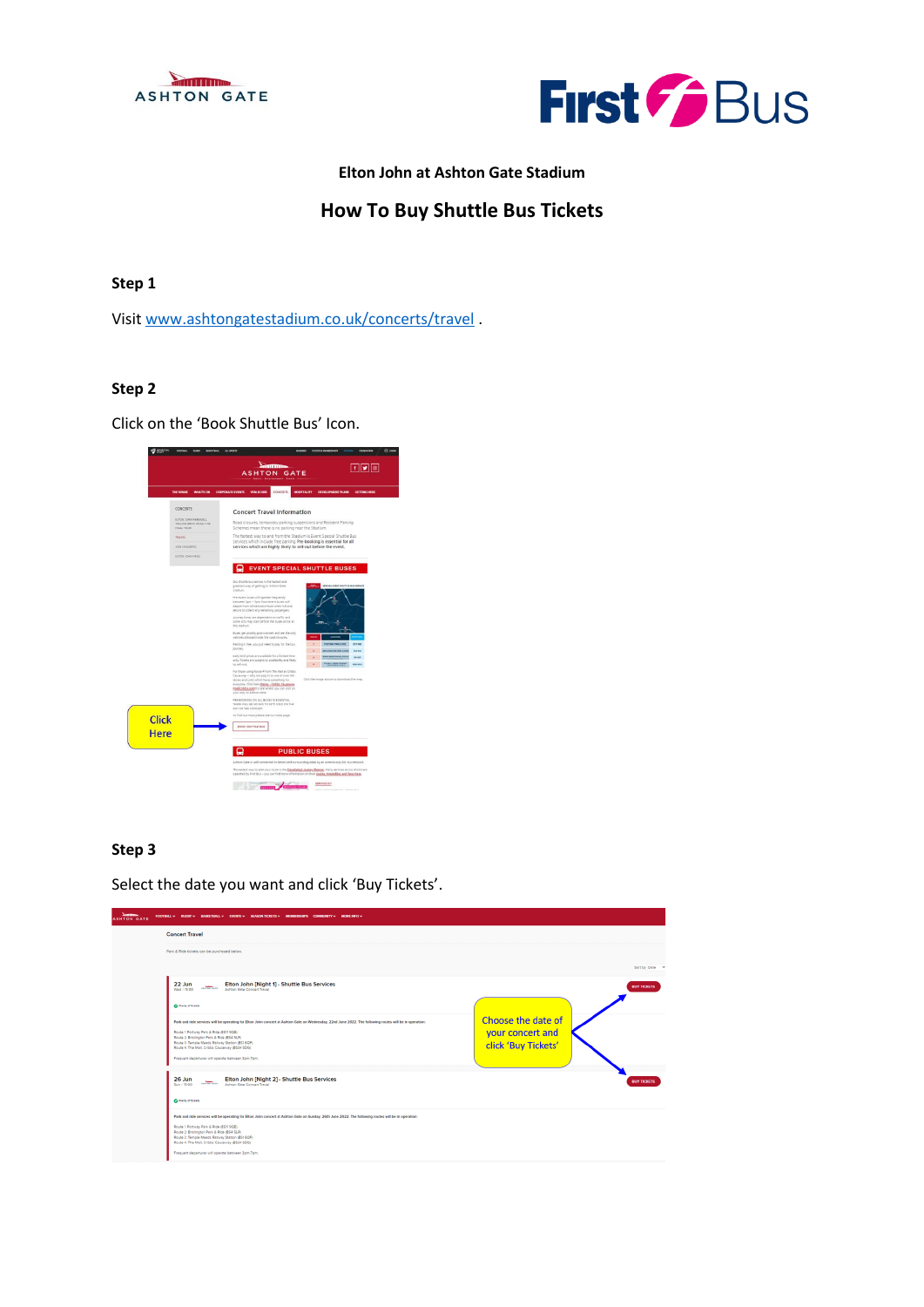



#### **Step 4**

Leave 'Number of Seats' as '1'. Click on the route you would like to book on the right hand side. If you cannot select your preferred route it means tickets for this route have sold out.

| SIGNISTOL FOOTBALLY RUGHY BASKETBALLY EVENTSY SEASONTICKETSY MEMIERSHI'S COMMUNITY MOREINFOY                           |                                                                                                                                                                                                                                                                                                                                                                                                                                                                                                                                             | <b>Sign in</b> |
|------------------------------------------------------------------------------------------------------------------------|---------------------------------------------------------------------------------------------------------------------------------------------------------------------------------------------------------------------------------------------------------------------------------------------------------------------------------------------------------------------------------------------------------------------------------------------------------------------------------------------------------------------------------------------|----------------|
| Elton John [Night 1] - Shuttle Bus Services<br>m Wed 22 Jun @ 15:00 @ Ashton Gate Concert Travel                       |                                                                                                                                                                                                                                                                                                                                                                                                                                                                                                                                             |                |
| <b>Select Area</b><br>Number of seats. -                                                                               | Do you have a promotion code? I have a promo code<br>Leave this<br>as $1'$                                                                                                                                                                                                                                                                                                                                                                                                                                                                  |                |
| 益<br><b>Search Columns</b><br>B<br><b>PORTUGAL FAMILY &amp; ROOM</b><br>-<br>÷<br>ASHTON GATE<br><b>ACCORD FOR THE</b> | Click on Stadium Map to select an area or<br>use the Area List dropdown<br>C Seats available<br>Route 1: Portway Park & Ride<br>C 233 Seats available<br>₩£8.50 - £16.00<br>Route 2 : Brislington Park & Ride<br><b>Click on your</b><br>C 503 Seats available<br>@ £8.50 - £16.00<br>preferred<br>Route 3 : Temple Meads and City Centre<br>C 354 Setts evaluate<br>route<br>● £8.50 - £16.00<br>Route 4 : The Mall, Cribbs Causeway (Car<br>parks H, G & J)<br>C 610 Seats available<br>@ £8.50 - £16.00<br>Unavailable <b>@</b> Selected |                |

## **Step 5**

The pricing list will appear. Click 'select'.

| $\mathcal{D}$ BRISTOL | FOOTBALL V RUGBY V BASKETBALL V EVENTS V SEASON TICKETS V MEMBERSHIPS COMMUNITY V MORE INFO V                             |                                                                                                                                                                                                                                                                              | <b>Sign in</b> |
|-----------------------|---------------------------------------------------------------------------------------------------------------------------|------------------------------------------------------------------------------------------------------------------------------------------------------------------------------------------------------------------------------------------------------------------------------|----------------|
|                       | Elton John [Night 1] - Shuttle Bus Services<br>m Wed 22 Jun @ 15:00 @ Ashton Gate Concert Travel                          |                                                                                                                                                                                                                                                                              |                |
|                       | <b>Select Area</b>                                                                                                        | Do you have a promotion code? I have a promo code                                                                                                                                                                                                                            |                |
|                       | Number of seats -<br>$+$                                                                                                  |                                                                                                                                                                                                                                                                              |                |
|                       | A.<br>$\mathbf{r}$<br>PORTMAY PAIN & THE<br>Click 'select'<br>÷<br>ASHTON GATE<br>æ.<br><b>JACTOR FAREWALL</b><br>an rama | Route 1: Portway Park & Ride<br>$\checkmark$<br>C 233 Seits available<br>Individual (1 person)<br>£8.50<br>Group Ticket (2 people)<br>£16.00<br>Group Ticket (3 people)<br>£16.00<br>Group Ticket (4 people)<br>£16.00<br>Group Ticket (5 people)<br>£16.00<br><b>SELECT</b> |                |
|                       | Unavailable Selected                                                                                                      |                                                                                                                                                                                                                                                                              |                |

#### **Step 6**

Click how many of you are travelling together on the bus. For example:

- $\triangleright$  if you are travelling alone then select '1' on the line which says 'Individual (1 person) £8.50'
- ➢ if you are two people then select '1' on the line which says 'Group Ticket (2 people) £16.00'
- $\triangleright$  if you are three people then select '1' on the line which says 'Group Ticket (3 people) £16.00'
- $\triangleright$  if you are four people then select '1' on the line which says 'Group Ticket (4 people) £16.00'
- ➢ if you are five people then select '1' on the line which says 'Group Ticket (5 people) £16.00'

If you are booking for one individual or one group of people who are all travelling on the buses together at one time then you should only select one bus ticket. If you select multiple 'individual' tickets then you will be charged for each ticket issued which will be more expensive, however if you aren't all travelling on the shuttle bus together then you will need to do this.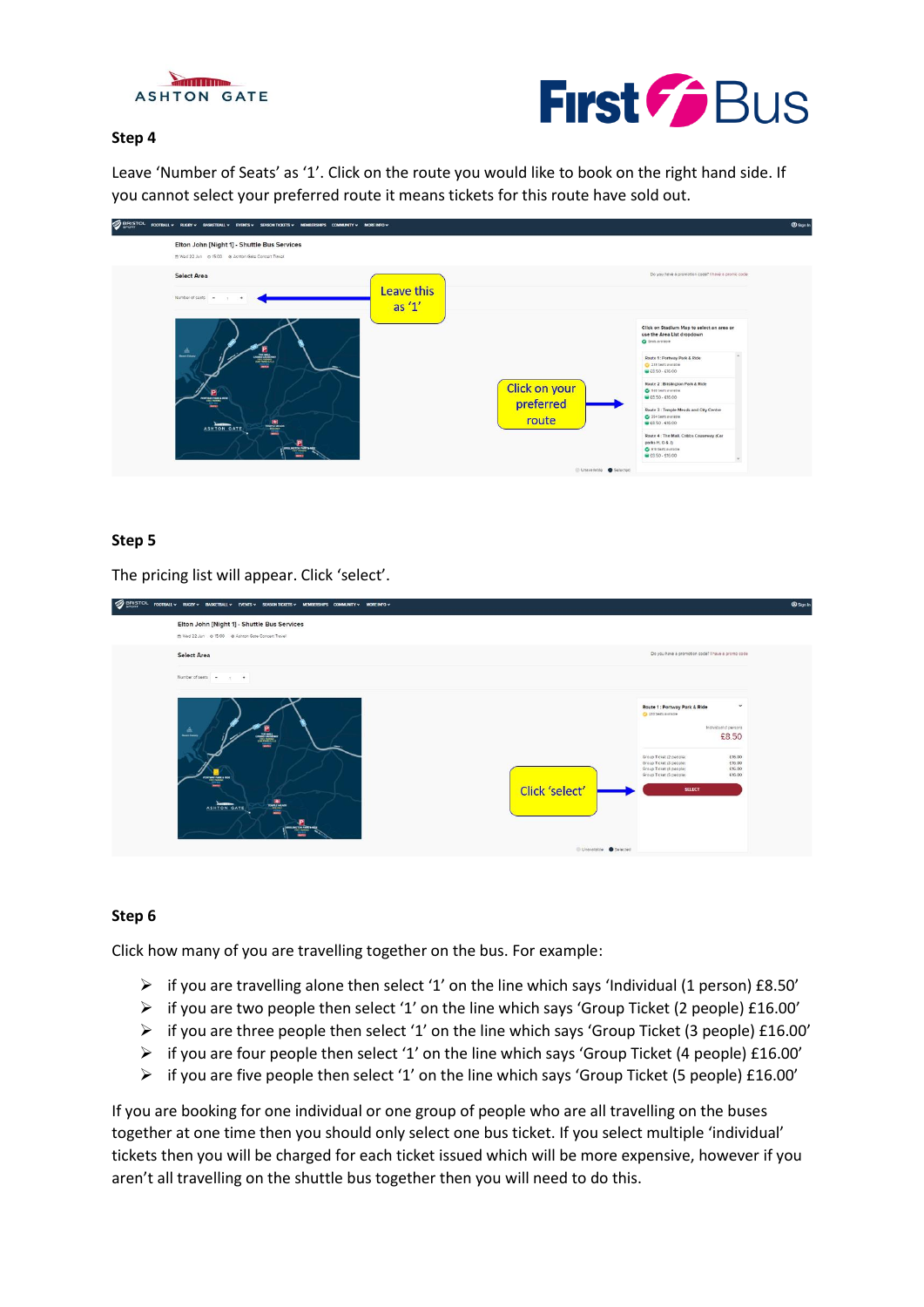



Please note the start time in the top left corner of this screen shows 15:00. This is the time of the first departure pre-event. Buses will operate frequently between 15:00 and 19:00.

| SIRISTOL FOOTBALLY RUGHY BASKETBALLY EVENTSY SEASONTICKETSY MEMBERSHIPS COMMUNITY MOREINFOY      |                                                                                                                                                                                                                                                                                                                                      | <sup><sup>®</sup> Sign in</sup> |
|--------------------------------------------------------------------------------------------------|--------------------------------------------------------------------------------------------------------------------------------------------------------------------------------------------------------------------------------------------------------------------------------------------------------------------------------------|---------------------------------|
| Elton John [Night 1] - Shuttle Bus Services<br>m Wed 22 Jun @ 15:00 @ Ashton Gate Concert Travel |                                                                                                                                                                                                                                                                                                                                      |                                 |
| Route 1: Portway Park & Ride<br>2 233 Seats available                                            | $\checkmark$                                                                                                                                                                                                                                                                                                                         |                                 |
| Individual (1 person) £8.50                                                                      | $\frac{1}{2} \left( \frac{1}{2} \right) \left( \frac{1}{2} \right) \left( \frac{1}{2} \right) \left( \frac{1}{2} \right) \left( \frac{1}{2} \right) \left( \frac{1}{2} \right)$                                                                                                                                                      |                                 |
| Group Ticket (2 people) £16.00                                                                   | $\frac{1}{2} \left( \begin{array}{ccc} 1 & 0 & 0 & 0 \\ 0 & 0 & 0 & 0 \\ 0 & 0 & 0 & 0 \\ 0 & 0 & 0 & 0 \\ 0 & 0 & 0 & 0 \\ 0 & 0 & 0 & 0 \\ 0 & 0 & 0 & 0 \\ 0 & 0 & 0 & 0 \\ 0 & 0 & 0 & 0 \\ 0 & 0 & 0 & 0 \\ 0 & 0 & 0 & 0 & 0 \\ 0 & 0 & 0 & 0 & 0 \\ 0 & 0 & 0 & 0 & 0 \\ 0 & 0 & 0 & 0 & 0 \\ 0 & 0 & 0 & 0 & 0 \\ 0 & 0 & 0$ |                                 |
| Group Ticket (3 people) £16.00                                                                   | <b>Click 'select'</b><br>$  -$                                                                                                                                                                                                                                                                                                       |                                 |
| Group Ticket (4 people) £16.00                                                                   | $  +$                                                                                                                                                                                                                                                                                                                                |                                 |
| Group Ticket (5 people) £16.00                                                                   | $\begin{array}{cccccccccc} \bullet & \bullet & \bullet & \bullet & \bullet \end{array}$                                                                                                                                                                                                                                              |                                 |
|                                                                                                  |                                                                                                                                                                                                                                                                                                                                      |                                 |
| <b>BACK TO AREA SELECTION</b>                                                                    | ADD TO BASKET                                                                                                                                                                                                                                                                                                                        |                                 |

#### **Step 7**

Once you have selected your tickets click 'Add to Basket'.

| <b>SERISTOL</b> | FOOTBALL V RUGBY V BASKETBALL V EVENTS V SEASON TICKETS V MEMIERSHIPS COMMUNITY V MORE INFO V      |                                                                                                                                                                                                                                                                                                                                      | <b>@Sgnin</b> |
|-----------------|----------------------------------------------------------------------------------------------------|--------------------------------------------------------------------------------------------------------------------------------------------------------------------------------------------------------------------------------------------------------------------------------------------------------------------------------------|---------------|
|                 | Elton John [Night 1] - Shuttle Bus Services<br>More Into Edun @ 15:00 @ Ashton Gate Concert Travel |                                                                                                                                                                                                                                                                                                                                      |               |
|                 | Route 1: Portway Park & Ride<br>233 Sents available                                                | $\checkmark$                                                                                                                                                                                                                                                                                                                         |               |
|                 | Individual (1 person) £8.50                                                                        | $-$ 0 $+$                                                                                                                                                                                                                                                                                                                            |               |
|                 | Group Ticket (2 people) £16.00                                                                     | £16.00<br>$\frac{1}{2} \left( \frac{1}{2} \right) \left( \frac{1}{2} \right) \left( \frac{1}{2} \right) \left( \frac{1}{2} \right) \left( \frac{1}{2} \right) \left( \frac{1}{2} \right)$                                                                                                                                            |               |
|                 | Group Ticket (3 people) £16.00                                                                     | $= 0 + 1$                                                                                                                                                                                                                                                                                                                            |               |
|                 | Group Ticket (4 people) £16.00                                                                     | $  +$                                                                                                                                                                                                                                                                                                                                |               |
|                 | Group Ticket (5 people) £16.00                                                                     | $\frac{1}{2} \left( \begin{array}{ccc} 1 & 0 & 0 & 0 \\ 0 & 0 & 0 & 0 \\ 0 & 0 & 0 & 0 \\ 0 & 0 & 0 & 0 \\ 0 & 0 & 0 & 0 \\ 0 & 0 & 0 & 0 \\ 0 & 0 & 0 & 0 \\ 0 & 0 & 0 & 0 \\ 0 & 0 & 0 & 0 \\ 0 & 0 & 0 & 0 \\ 0 & 0 & 0 & 0 & 0 \\ 0 & 0 & 0 & 0 & 0 \\ 0 & 0 & 0 & 0 & 0 \\ 0 & 0 & 0 & 0 & 0 \\ 0 & 0 & 0 & 0 & 0 \\ 0 & 0 & 0$ |               |
|                 |                                                                                                    | Total (1 seats):<br>£16.00                                                                                                                                                                                                                                                                                                           |               |
|                 | <b>Click 'add to</b><br><b>BACK TO AREA SELECTION</b><br>basket'                                   | ADD TO BASKET                                                                                                                                                                                                                                                                                                                        |               |
|                 |                                                                                                    |                                                                                                                                                                                                                                                                                                                                      |               |

#### **Step 8**

Review your order and check all details carefully including date, route and ticket. Click 'Proceed to Checkout'

| <b>SERISTOL</b><br>FOOTBALL V RUGBY V BASKETBALL V EVENTS V SEASON TICKETS V MEMBERSHIPS COMMUNITY V MOREINFO V |                                                                                                                                                                                                                                                                                                                                                 |                                                                     | <b>Sign In</b><br><b>E</b> Basket 1 |
|-----------------------------------------------------------------------------------------------------------------|-------------------------------------------------------------------------------------------------------------------------------------------------------------------------------------------------------------------------------------------------------------------------------------------------------------------------------------------------|---------------------------------------------------------------------|-------------------------------------|
|                                                                                                                 | $\left(\overline{\varphi}\right)$ Select forms $\left(\overline{\Omega}\right)$ Order $\left(\overline{\Omega}\right)$ Diessons $\left(\overline{\Omega}\right)$ Conformation                                                                                                                                                                   |                                                                     |                                     |
|                                                                                                                 | Review Your Order                                                                                                                                                                                                                                                                                                                               | Your fame will be next for you for 10:35 minutes (REMOVE ALL ITEMS) |                                     |
|                                                                                                                 | Tickets                                                                                                                                                                                                                                                                                                                                         |                                                                     |                                     |
|                                                                                                                 | Elton John [Night 1] - Shuttle Bus Services<br>m 22/06/2022 15:00 @ Ashton Gate Concert Travel                                                                                                                                                                                                                                                  | Edit tickets Cencel tickets                                         |                                     |
|                                                                                                                 | Area Route 1: Portway Park & Ride<br>19ckets   Group Ticket (2 people) v   Owner Unknown / Price: £15.00 Fees: £1.00                                                                                                                                                                                                                            | To Pay: 416.00 食                                                    |                                     |
|                                                                                                                 | Donation                                                                                                                                                                                                                                                                                                                                        |                                                                     |                                     |
|                                                                                                                 | The charmes associated with Bristol Sport aim to improve health and increase social mobility for all people in Bristol but especially those from<br>low social economic groups and those with an identified need or disadvantage. Please click 'Donate' to round your basket up to the nearest<br>£5.00 and help to change lives through sport. |                                                                     |                                     |
|                                                                                                                 |                                                                                                                                                                                                                                                                                                                                                 | <b>DONATE</b>                                                       |                                     |
|                                                                                                                 | Coupon<br>Enter Coupon                                                                                                                                                                                                                                                                                                                          | ACTIVATE                                                            |                                     |
|                                                                                                                 |                                                                                                                                                                                                                                                                                                                                                 | Total (1 items):<br>£16.00                                          |                                     |
|                                                                                                                 |                                                                                                                                                                                                                                                                                                                                                 | <b>Click</b>                                                        |                                     |
|                                                                                                                 | <b>CONTINUE SHOPPING</b>                                                                                                                                                                                                                                                                                                                        | 'proceed to<br>checkout'<br><b>PROCEED TO CHECKOUT</b>              |                                     |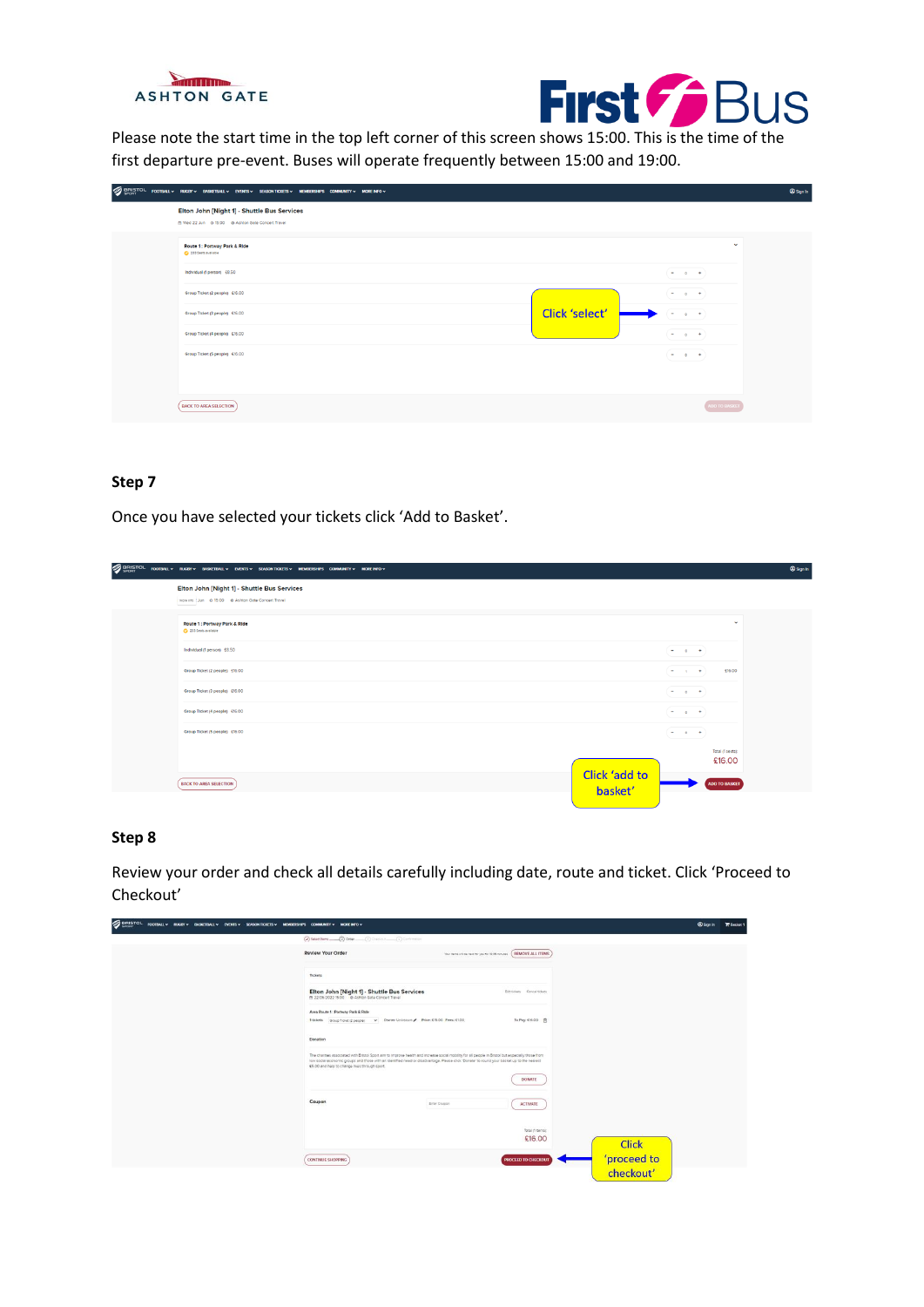



## **Step 9**

If you have a Bristol Sport account please enter your credentials and click 'continue'. If you do not please click 'Create Account'.

| <b>BRISTOL</b> | <b>FOOTBALL</b> | <b>RUGBY</b> | <b>BASKETBALL</b>          | <b>ALL SPORTS</b>                                                                                                                                                                                                                      |                          | <b>BUSINESS</b>       | <b>TICKETS &amp; MEMBERSHIPS</b> | <b>STADIUM</b>  | <b>FOUNDATION</b> | @ LOGIN                               |
|----------------|-----------------|--------------|----------------------------|----------------------------------------------------------------------------------------------------------------------------------------------------------------------------------------------------------------------------------------|--------------------------|-----------------------|----------------------------------|-----------------|-------------------|---------------------------------------|
|                |                 |              |                            | THE BEATING                                                                                                                                                                                                                            |                          | <b>HEART OF SPORT</b> |                                  |                 |                   | $\circledcirc$<br>f<br>v<br>$\bullet$ |
| <b>HOME</b>    | <b>NEWS</b>     |              | <b>FIXTURES</b>            | <b>FOUNDATION</b>                                                                                                                                                                                                                      | <b>TICKETS</b>           | <b>MEMBERSHIPS</b>    | <b>STORE</b>                     |                 | <b>BUSINESS</b>   | <b>ASHTON GATE</b>                    |
|                |                 |              |                            |                                                                                                                                                                                                                                        |                          |                       |                                  |                 |                   |                                       |
|                |                 |              |                            |                                                                                                                                                                                                                                        |                          |                       |                                  |                 |                   |                                       |
|                |                 |              |                            |                                                                                                                                                                                                                                        |                          |                       |                                  |                 |                   |                                       |
|                |                 |              |                            |                                                                                                                                                                                                                                        |                          |                       |                                  |                 |                   |                                       |
|                |                 |              |                            |                                                                                                                                                                                                                                        |                          |                       |                                  |                 |                   |                                       |
|                |                 |              |                            | <b>BELIUM</b>                                                                                                                                                                                                                          |                          |                       |                                  |                 |                   |                                       |
|                |                 |              |                            | <b>LOGIN TO YOUR BRISTOL SPORT CLUB ACCOUNT</b>                                                                                                                                                                                        |                          |                       |                                  |                 |                   |                                       |
|                |                 |              |                            | If you have already created a Bristol Sport Club Account then please login here or click the social media icons.<br>Logging in here will give you access to ticketing, merchandise, official club apps and more. A Bristol Sport Club  |                          |                       |                                  |                 |                   |                                       |
|                |                 |              |                            | Account is also required to watch Robins TV, Bears TV and Flyers TV. If you have not yet set up a Bristol Sport Club<br>Account just click Create Account below. For a guide to setting up your Bristol Sport Club Account click here. |                          |                       |                                  |                 |                   |                                       |
|                |                 |              | Email                      |                                                                                                                                                                                                                                        |                          |                       |                                  |                 |                   |                                       |
|                |                 |              | Password                   |                                                                                                                                                                                                                                        | Enter your login details |                       |                                  |                 |                   |                                       |
|                |                 |              | Create Account   Eorgotten |                                                                                                                                                                                                                                        | and click 'continue' or  |                       |                                  |                 |                   |                                       |
|                |                 |              |                            |                                                                                                                                                                                                                                        | select 'Create Account'  |                       |                                  | <b>CONTINUE</b> |                   |                                       |

#### **Step 10**

If you have selected 'Create Account' you will need to fill in a simple form. Once completed, please check your emails and click the link to activate your account.

Once you are signed in, you may need to complete the creation of your account.

| <b>SERISTOL</b> | FOOTBALL V RUGBY V BASKETBALL V EVENTS V SEASON TICKETS V MEMBERSHIPS COMMUNITY V MORE INFO V                                                                                                                                                                      |                                                                                                                                                                                    | <b>@Sign In</b> | $R$ acko |
|-----------------|--------------------------------------------------------------------------------------------------------------------------------------------------------------------------------------------------------------------------------------------------------------------|------------------------------------------------------------------------------------------------------------------------------------------------------------------------------------|-----------------|----------|
|                 |                                                                                                                                                                                                                                                                    | EXISTING SUPPORTER? PLEASE LINK YOUR EXISTING BRISTOL SPORT TICKETING ACCOUNT                                                                                                      |                 |          |
|                 | You can find your Supporter I.D number on previous home match tickets, confirmation emails and Season or Membership cards.                                                                                                                                         | If you have already purchased tickets, Season Tickets or Memberships with us before you should already have a Supporter I.D which you can enter below, then click the link button. |                 |          |
|                 | Supporter ID                                                                                                                                                                                                                                                       | <b>LINK</b>                                                                                                                                                                        |                 |          |
|                 | NEW TO US? CLICK BELOW TO PURCHASE TICKETS AND BOOK EVENTS<br>If you have never purchased with us before just click here to<br>If you are having any issues linking or creating a Bristol Sport Club Account please contact supporterservices@bristol-sport.co.uk. | Click 'here'                                                                                                                                                                       |                 |          |

## **Step 11**

You will then be taken to a screen titled 'Delivery Details'. Simply click 'next'.

| <b>SPORTOL</b> | FOOTBALL V RUGBY V BASKETBALL V EVENTS V SEASON TICKETS V MEMBERSHIPS COMMUNITY V MORE INFO V                                                                                                                                                                |              | <b>4 Peter Smith 1362966</b> | <b>Basket 1</b> |
|----------------|--------------------------------------------------------------------------------------------------------------------------------------------------------------------------------------------------------------------------------------------------------------|--------------|------------------------------|-----------------|
|                | <b>Delivery Details</b>                                                                                                                                                                                                                                      |              |                              |                 |
|                | We will deliver all your items together, by the method selected below.                                                                                                                                                                                       |              |                              |                 |
|                | <b>E</b> Print@Home Ticket<br>Emailed as a PDF attachment. This MUST be printed from a WINDOWS device prior to attending the event, otherwise you will be subject to a £5 reprint fee per ticket. Please on the motis can fail into your junk/span folders o |              |                              |                 |
|                | <b>PREVIOUS</b>                                                                                                                                                                                                                                              | Click 'next' | <b>NEXT</b>                  |                 |
|                |                                                                                                                                                                                                                                                              |              |                              |                 |